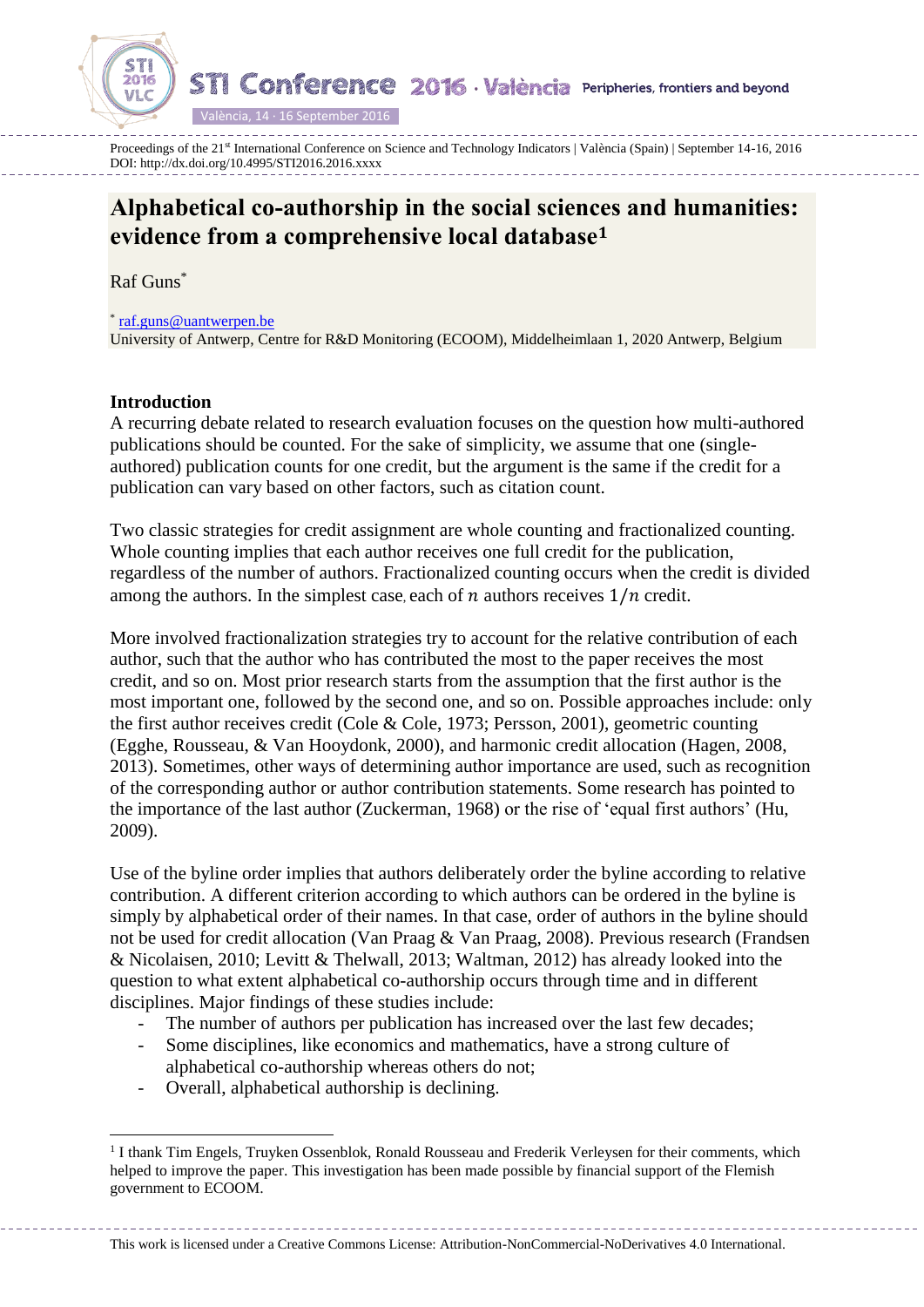These studies typically include (parts of) the social sciences and humanities or SSH in short. However, there are at least two reasons that suggest that, at this moment, no clear picture is available for the whole of SSH. First, most studies are concerned only with (parts of) the social sciences and much less with the humanities. Second, these studies are typically based on large international databases such as Web of Science (WoS). Since these databases only cover a limited subset of publications from SSH (Archambault et al., 2013), it is as of yet unknown to what extent alphabetical co-authorship is used in in SSH.

In this paper, we try to partially alleviate these limitations by using a comprehensive local database as data source. Specifically, we want to address the following questions:

- 1. To what extent do co-authored publications in SSH use alphabetical co-authorship?
- 2. How do different SSH disciplines differ in their use of alphabetical co-authorship?
- 3. How does alphabetical co-authorship vary with publication type?
- 4. How has alphabetical co-authorship evolved over the past decade?

### **Data and methods**

### *Data*

This paper uses data from the Flemish Academic Bibliographic Database for the Social Sciences and Humanities or VABB-SHW (www.ecoom.be/en/vabb). This is a comprehensive database of all peer reviewed publications by SSH researchers affiliated to a Flemish university from the year 2000 onwards (Engels, Ossenblok, & Spruyt, 2012; Ossenblok, Verleysen, & Engels, 2014).

The full data set covers the time period 2000–2013 and consists of bibliographic information for 59,560 peer reviewed publications with at least one author/editor affiliated to an SSH department at a Flemish university. There are 34,683 publications (journal articles, monographs, book chapters, or proceedings papers) with more than one author and 1,210 publications (edited books) with more than one editor. This subset of 35,893 publications (60.3% of all publications) is the basis of the present paper.

[Table 1](#page-2-0) provides additional details on the publication types and their counts in the data. Each publication is also assigned to one or more disciplines, according to the departmental affiliation of its authors; there are 9 disciplines in the humanities and 7 disciplines in the social sciences. In addition to those, the VABB-SHW has the general disciplines 'Humanities general' and 'Social sciences general'.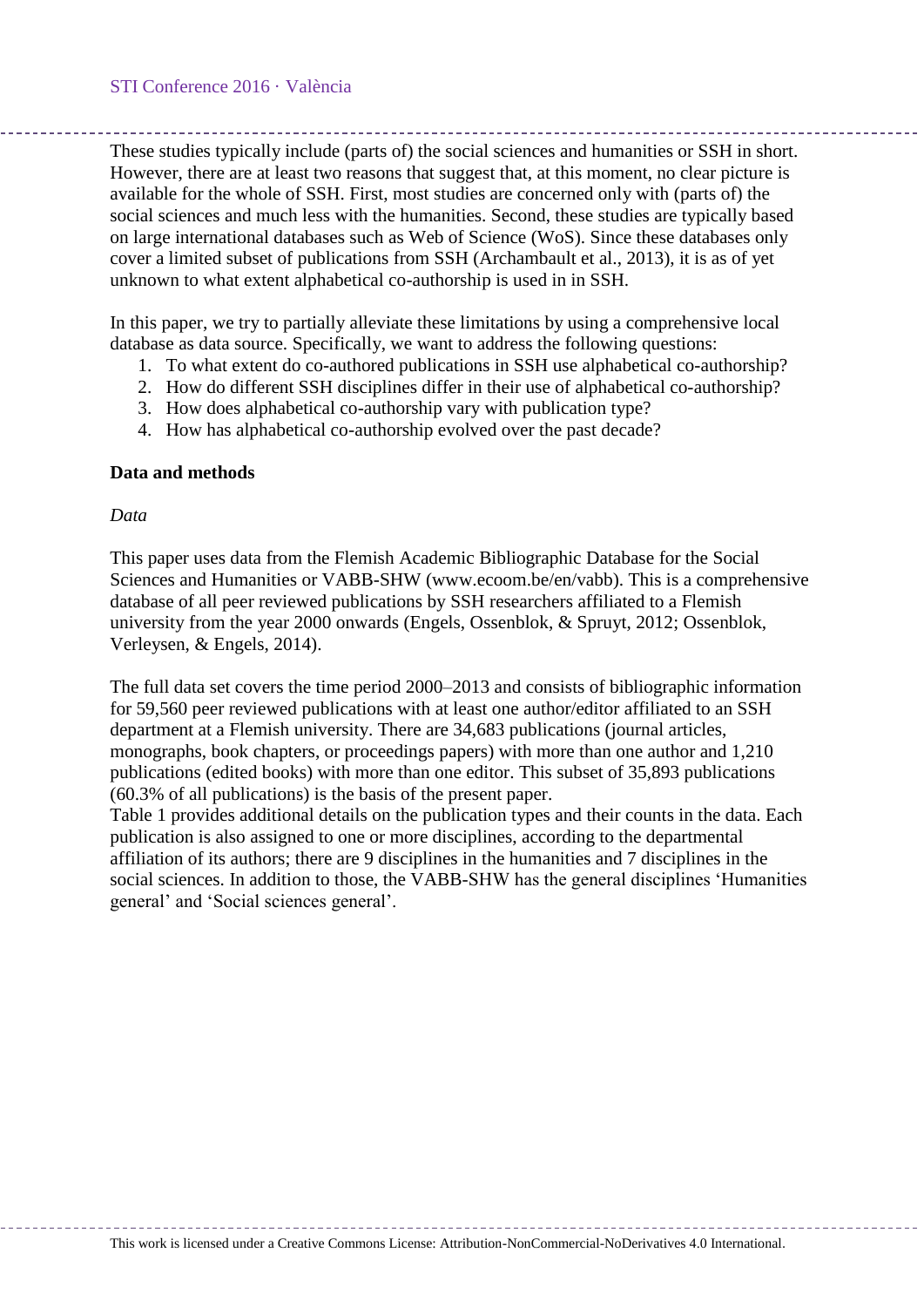# STI Conference 2016 · València

<span id="page-2-0"></span>

| Table 1. Overview of publication types in data set |                 |                  |              |  |
|----------------------------------------------------|-----------------|------------------|--------------|--|
|                                                    | 1 author/editor | >1 author/editor | <b>Total</b> |  |
| Journal articles                                   | 16,801          | 29,208           | 46,009       |  |
| Monographs                                         | 621             | 287              | 908          |  |
| Edited books                                       | 407             | 1,210            | 1,617        |  |
| Book chapters                                      | 5,326           | 3,624            | 8950         |  |
| Proceedings papers                                 | 512             | 1,564            | 2,076        |  |
| <b>Total</b>                                       | 23,667          | 35,893           | 59,560       |  |

Publications in the VABB-SHW belong to two separate subcategories: VABB-WoS publications are publications that are also indexed in one of the WoS databases, whereas VABB-GP publications are not in WoS. The latter have been selected by the Authoritative Panel (Gezaghebbend Panel or GP), an independent body of academics charged by the Flemish Government with upholding the criteria for inclusion in the VABB-SHW, such as peer review. The majority of publications with more than one author/editor are VABB-WoS publications (*n* = 20,298 or 56.6%).

# *Methods*

We can distinguish between intentional and accidental alphabetical co-authorship. Intentional alphabetical co-authorship (IAC) occurs when the authors have made a deliberate choice to put their names in alphabetical order on the publication, whereas accidental alphabetical coauthorship (AAC) occurs when the names are in alphabetical order but the byline order has been established using some other criterion (e.g., respective contribution to the end result).

First, we normalize names to account for slight variations in the way names are written. Spaces and other non-letter characters in author names are omitted, as well as accents. Full first names are reduced to the first letter. A name like 'De Pré, Johan', for instance, is normalized to 'DEPRE, J'.

Next, we determine the number and proportion of publications (for the whole as well as per subgroup, e.g. per discipline or publication type) that have two or more authors and that are alphabetically authored. The resulting number and proportion count both IAC and AAC, and hence constitute an overestimation of the proportion of IAC. Other things being equal, for a publication with two authors that uses another criterion for the order in the byline, there is a 50% chance that the end result will be alphabetical and we end up with AAC. The probability of AAC rapidly decreases as the number of authors increases. In general, for a publication with  $n$  authors, the probability of AAC equals  $1/n!$ . Since we cannot directly measure IAC, we need to estimate it, accounting for the fact that, e.g., a paper with five authors in alphabetical order is much more likely due to IAC (99%) than a paper with only two (50%).

Waltman (2012) provides an unbiased estimator  $p$  for the proportion of IAC in a body of N publications, which is in turn based on a model by Van Praag & Van Praag (2008):

$$
p = \frac{\sum_{i=1}^{N} \left( \frac{a_i - 1/n_i!}{1 - 1/n_i!} \right)}{N} \tag{1}
$$

where  $n_i$  denotes the number of authors of publication *i*, and  $a_i$  is 1 if publication *i* is alphabetically authored and  $0$  otherwise. Note that  $p$  can only be applied to those publications that have more than one author. The estimator  $p$  typically ranges between 0 (no IAC) and 1 (complete IAC), although theoretically it can also yield negative values. A negative value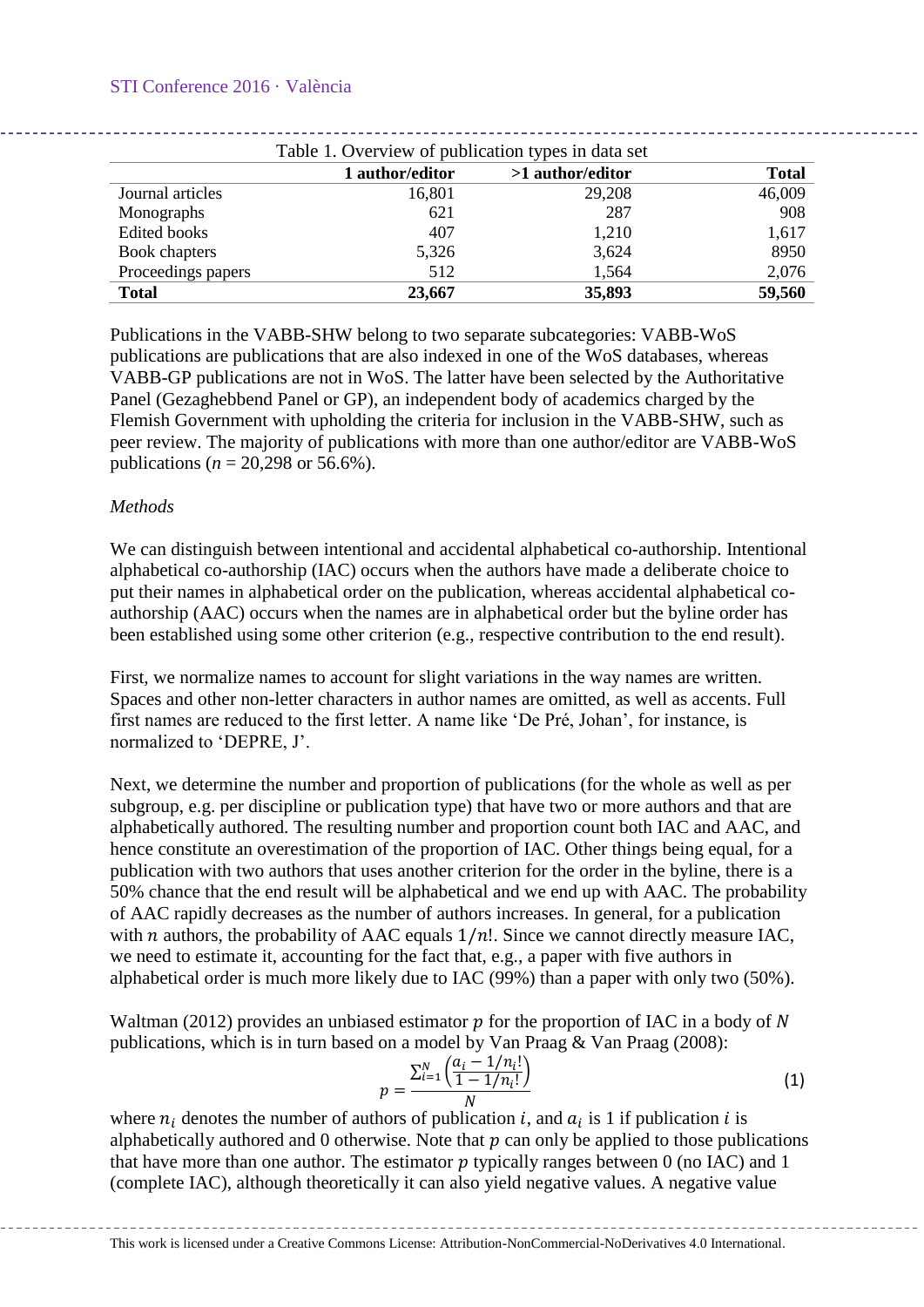would imply that authors deliberately seek out non-alphabetical orderings. Using formula (1), we can estimate the percentage of IAC in a body of co-authored publications, controlling for the number of authors on each individual publication.

# **Results**

[Table 2](#page-4-0) summarizes the results per discipline. All numbers reported here, as well as in the following tables, are based on the subset of publications with two or more authors or editors. Hence, the mean and median number of authors reported are higher than what has been reported in the literature, where single-authored publications are also counted (Ossenblok & Engels, 2015; Ossenblok et al., 2014).

We find large disciplinary differences in the proportion of alphabetical co-authorship. The proportion of alphabetical co-authorship ranges from 6.9% for Social health sciences to 48.1% for Literature. Although this is partially related to the number of co-authors per paper – the median for Social health sciences is 5, whereas for Literature this is only  $2 -$ , the proportion of IAC for these two disciplines is still respectively lowest and highest. Remarkably, IAC is virtually non-existent in Social health sciences. The second and third places for highest proportion of IAC go to, respectively, Economics & business and History. Overall, we find that alphabetical co-authorship and IAC occur in almost every discipline, but in none of the disciplines are they the default or most used option. As can be seen from [Table](#page-4-0)  [2,](#page-4-0) alphabetical co-authorship and, especially, IAC occur more in the humanities than in the social sciences. While the humanities as a whole exhibit an IAC proportion of 12.0%, this is only 7.3% for the social sciences. Both percentages are, however, still significantly higher than the overall 3.7% reported by Waltman (2012), indicating that alphabetical co-authorship is more engrained in SSH than in science as a whole.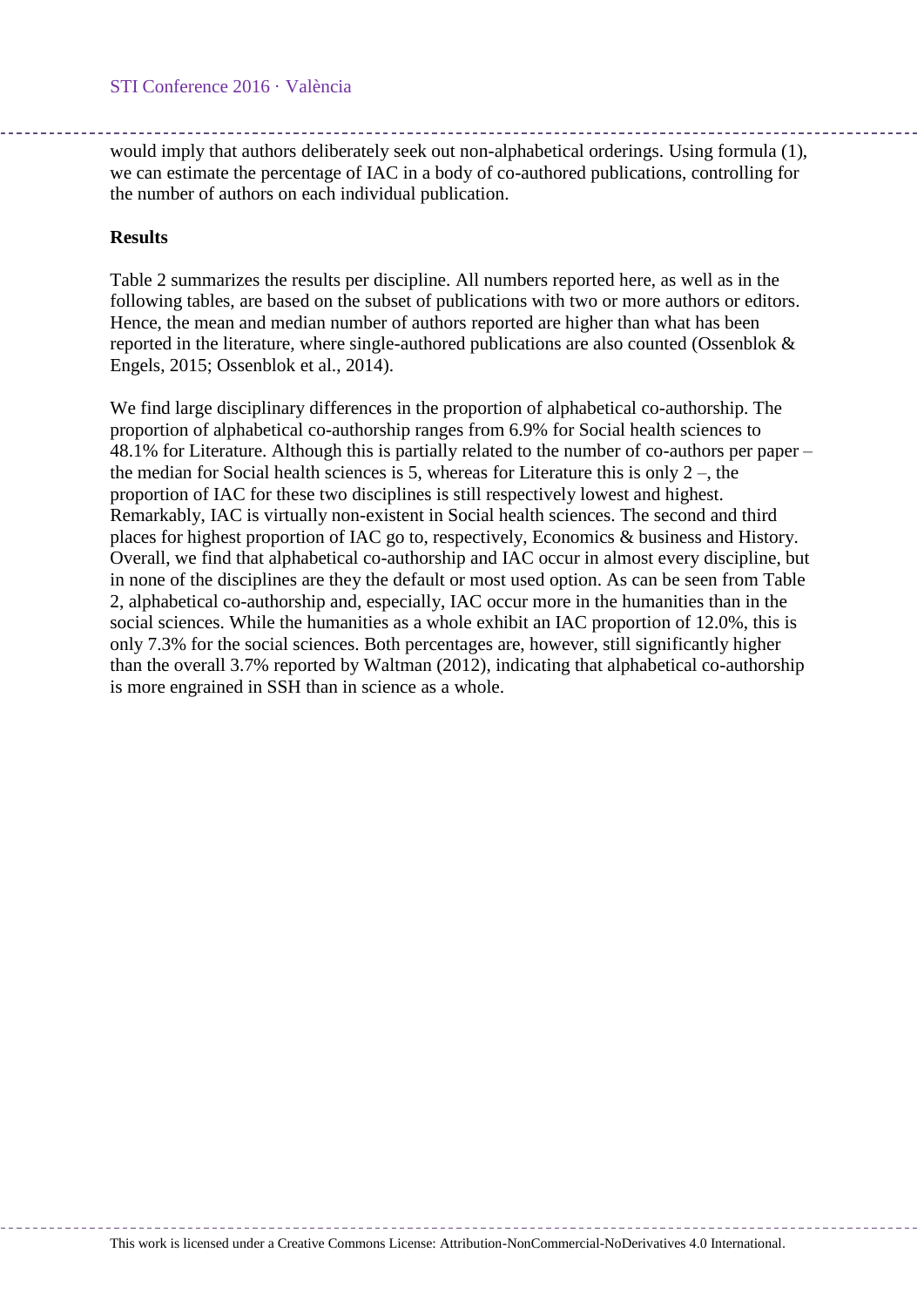# STI Conference 2016 · València

<span id="page-4-0"></span>

|                              | $\boldsymbol{N}$ | Table 2. Overview of results per discipline<br><b>Mean</b> | <b>Median</b>  | Alphabetical order | <b>IAC</b> |
|------------------------------|------------------|------------------------------------------------------------|----------------|--------------------|------------|
|                              |                  | authors                                                    | authors        |                    |            |
| Literature                   | 563              | 2.89                                                       | $\overline{2}$ | 48.1%              | 23.3%      |
| Economics & business         | 7485             | 3.54                                                       | 3              | 36.0%              | 18.7%      |
| <b>History</b>               | 764              | 3.23                                                       | 2              | 41.4%              | 16.3%      |
| Criminology                  | 1110             | 3.31                                                       | 2              | 39.0%              | 14.9%      |
| Philosophy                   | 1482             | 3.89                                                       | 3              | 34.7%              | 13.7%      |
| Linguistics                  | 2341             | 3.41                                                       | 3              | 35.5%              | 12.5%      |
| Theology                     | 401              | 3.72                                                       | 3              | 33.2%              | 11.8%      |
| Humanities general           | 1434             | 3.43                                                       | 3              | 33.6%              | 11.2%      |
| Law                          | 2508             | 2.82                                                       | 2              | 42.2%              | 10.9%      |
| Political sciences           | 1463             | 2.89                                                       | $\overline{2}$ | 38.8%              | 10.4%      |
| <b>Communication studies</b> | 1168             | 3.71                                                       | 3              | 32.1%              | 9.9%       |
| Sociology                    | 2228             | 4.32                                                       | 3              | 24.5%              | 6.8%       |
| History of arts              | 871              | 4.01                                                       | 4              | 24.2%              | 6.5%       |
| Archaeology                  | 599              | 5.03                                                       | 4              | 17.4%              | 6.2%       |
| Social sciences general      | 5794             | 4.89                                                       | 4              | 16.7%              | 3.8%       |
| <b>Educational sciences</b>  | 2327             | 3.84                                                       | 3              | 20.6%              | 3.2%       |
| Psychology                   | 5638             | 4.71                                                       | 4              | 15.7%              | 1.9%       |
| Social health sciences       | 8023             | 6.65                                                       | 5              | 6.9%               | 0.4%       |

Next, we turn to the question to what extent alphabetical co-authorship varies with publication type. The results are summarized in [Table 3.](#page-4-1) Monographs and edited books are quite different from the other three publication types, in that they display a much larger share of IAC. The high percentage of IAC for edited books confirms previous research (Ossenblok & Engels, 2015; Ossenblok, Guns, & Thelwall, 2015) that edited books and editors are quite different from other publication types and their authors. The low proportion of IAC for proceedings papers is somewhat unexpected and deserves further investigation. Journal articles and book chapters exhibit a comparable proportion of alphabetical co-authorship and IAC.

<span id="page-4-1"></span>

| Table 3. Overview of results per publication type |        |                 |                          |                    |            |
|---------------------------------------------------|--------|-----------------|--------------------------|--------------------|------------|
|                                                   | N      | Mean<br>authors | <b>Median</b><br>authors | Alphabetical order | <b>IAC</b> |
| Journal articles                                  | 29,195 | 4.53            | 3                        | 24.2%              | 7.6%       |
| Monographs                                        | 284    | 3.25            | 3                        | 43.3%              | 21.4%      |
| <b>Edited books</b>                               | 1,209  | 3.08            | 3                        | 49.0%              | 30.0%      |
| Book chapters                                     | 3,623  | 3.59            | 3                        | 29.5%              | 9.2%       |
| Proceedings papers                                | 1,564  | 4.66            | 4                        | 15.0%              | 2.6%       |

Given the large amount of journal articles, the results in [Table 3](#page-4-1) cannot show all variation that exists within this publication type. We therefore look into the question to what extent alphabetical co-authorship varies with whether or not a journal is indexed in WoS. As was mentioned earlier, the majority of co-authored publications are VABB-WoS publications. Indeed, we know from prior research that more internationally oriented literature – often indexed in databases like WoS or Scopus, authored in English, etc. – tends to have more authors (Ossenblok et al., 2014). This can also be seen from the mean and median number of

This work is licensed under a Creative Commons License: Attribution-NonCommercial-NoDerivatives 4.0 International.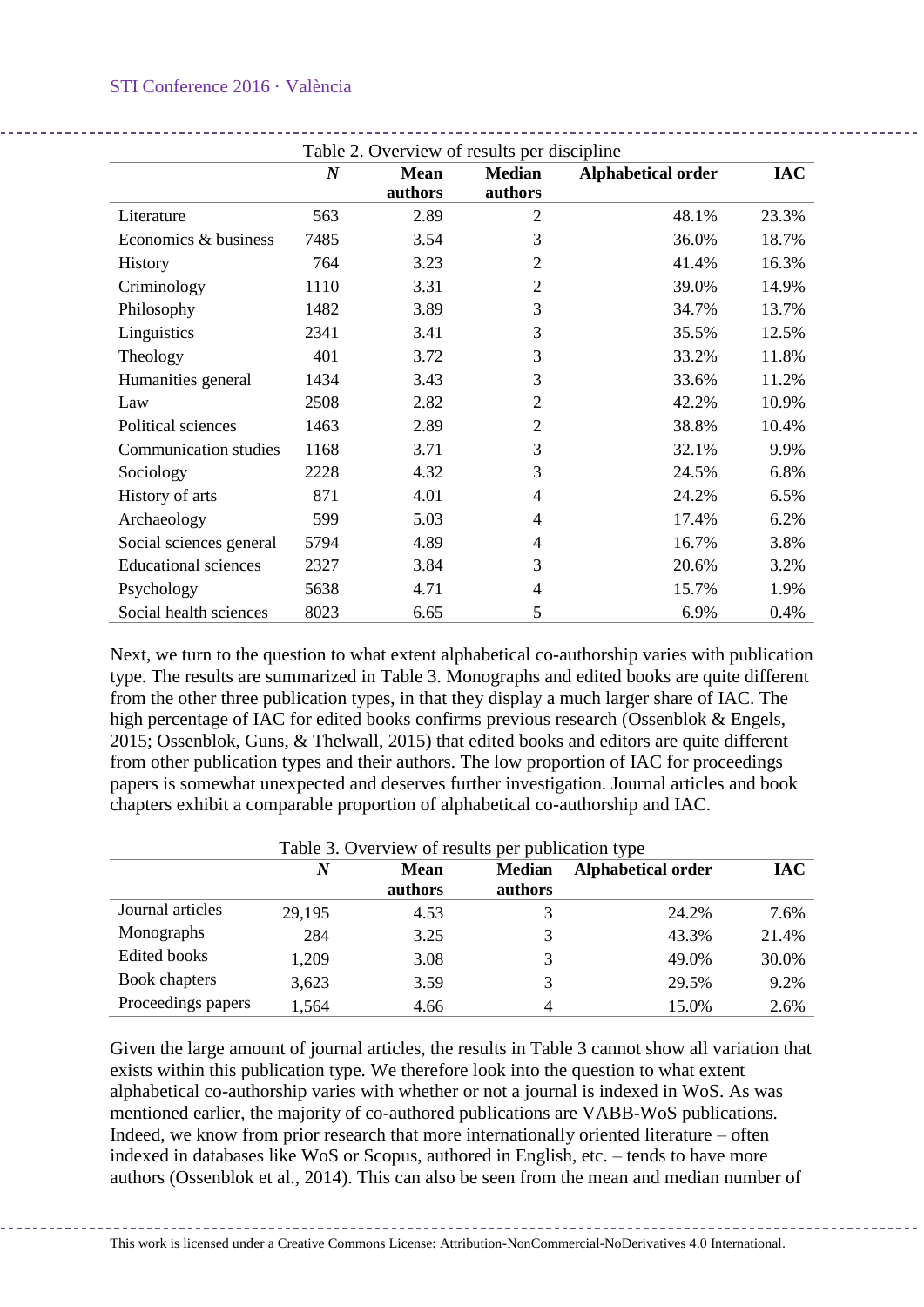authors for VABB-WoS compared to VABB-GP journal articles [\(Table 4\)](#page-5-0). The difference between WoS-indexed and non-WoS-indexed publications is even more striking when we consider byline order. Both alphabetical co-authorship and IAC occur about twice as frequently in publications that are not indexed in WoS. This discrepancy can be seen in both the humanities and social sciences, although the difference is most pronounced for the social sciences. This strongly suggests that alphabetical co-authorship within SSH is most prevalent in locally or regionally oriented literature, even if we account for the fact that the number of co-authors is typically lower there.

<span id="page-5-0"></span>

|          |                 | N      | <b>Mean</b> | <b>Median</b> | <b>Alphabetical</b> | <b>IAC</b> |
|----------|-----------------|--------|-------------|---------------|---------------------|------------|
|          |                 |        | authors     | authors       | order               |            |
| VABB-GP  | Humanities      | 3,996  | 2.83        | 2             | 42.0%               | 11.8%      |
|          | Social sciences | 6,732  | 3.47        | 3             | 32.4%               | 10.8%      |
|          | A11             | 9,834  | 3.22        | 3             | 35.8%               | 10.8%      |
| VABB-WoS | Humanities      | 2,759  | 4.31        | 3             | 26.2%               | 7.2%       |
|          | Social sciences | 17,423 | 5.35        | 4             | 17.0%               | 5.6%       |
|          | All             | 19,361 | 5.19        | 4             | 18.4%               | 5.9%       |

# Table 4. Comparison of VABB-WoS and VABB-GP journal articles

[Figure 1](#page-5-1) displays the evolution of alphabetical co-authorship and IAC between 2000 and 2013. After a relatively strong decline over the first five years, the proportions remain fairly stable around 7 to 8%. This is broadly in line with Waltman's (2012) finding that alphabetical co-authorship is declining.

<span id="page-5-1"></span>

Figure 1. Evolution of proportions of alphabetical order and IAC (2000–2013)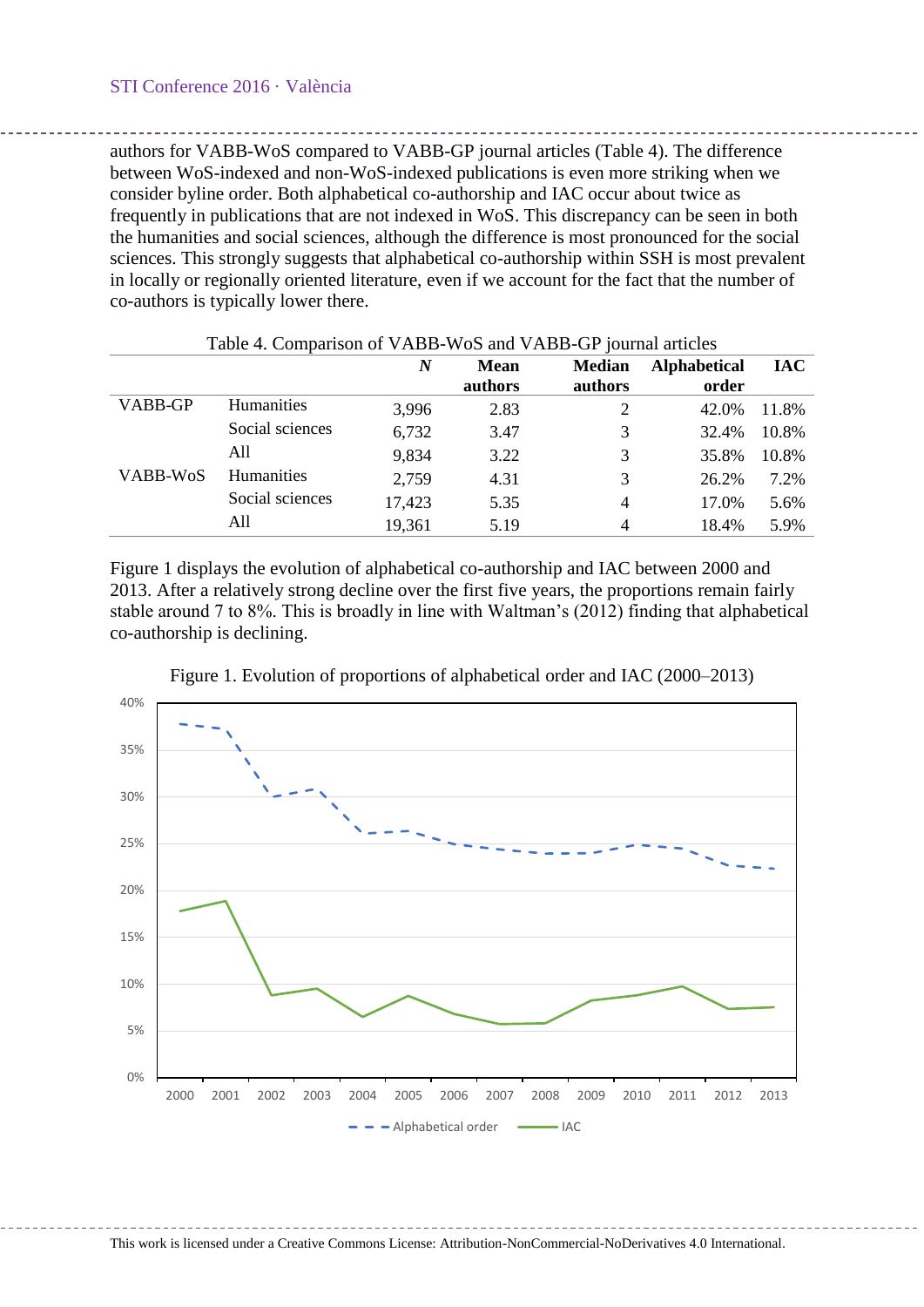### **Discussion and conclusion**

We have shown that alphabetical co-authorship occurs more in SSH than in other fields of science and that authors in the humanities choose an alphabetical ordering of their names in the byline more frequently than in the social sciences. At the same time, these overall findings should not obscure the fact that there exists quite a bit of variety within the social sciences and humanities. The highest proportions of IAC are found for Literature, Economics & business, and History. The use of alphabetical co-authorship is declining over time.

The proportions of alphabetical co-authorship and IAC in Economics & business we find are clearly lower than those reported in previous research (Frandsen & Nicolaisen, 2010; Levitt & Thelwall, 2013; Waltman, 2012), where, for instance, the proportion of alphabetical coauthorship was roughly around 75%. The main explanation lies in the way publications are assigned to disciplines in the VABB-SHW. A publication is assigned to a discipline if at least one of its authors belongs to an administrative unit that is assigned to this discipline. In the case of Economics & business this has led to a situation where many publications are only tangentially related to the core fields of Economics & business. This was verified by looking at the subset of WoS publications from this discipline. If we restrict the WoS publications from Economics & business to those with WoS SC Economics (20.3%), we find an IAC proportion of 48.4%. However, this is still lower than the 58% reported by Waltman (2012).

As for publication types, alphabetical co-authorship occurs most often in books, is less common in articles in journals or in books, and is rare in proceedings papers. Articles in WoS journals exhibit less alphabetical co-authorship than those in GP-selected journals. The differences between publication types cannot be explained solely through disciplinary preferences for certain publication types (Nederhof, 2006), given the high percentage of IAC for edited books and monographs.

Ideally, the order of authors in the byline should not be used for credit assignment in those disciplines where the proportion of IAC exceeds a certain threshold. Even if the proportion of IAC stays well below the threshold, this does not necessarily imply that the byline order accurately reflects each author's contribution.

# **References**

- Archambault, É., Vignola-Gagné, É., Côté, G., Larivière, V., & Gingras, Y. (2013). Benchmarking scientific output in the social sciences and humanities: The limits of existing databases. *Scientometrics*, *68*(3), 329–342.
- Cole, J. R., & Cole, S. (1973). *Social stratification in science*. Chicago: U.Chicago Press.
- Egghe, L., Rousseau, R., & Van Hooydonk, G. (2000). Methods for accrediting publications to authors or countries: Consequences for evaluation studies. *Journal of the American Society for Information Science*, *51*(2), 145–157.
- Engels, T. C. E., Ossenblok, T. L. B., & Spruyt, E. H. J. (2012). Changing publication patterns in the Social Sciences and Humanities, 2000–2009. *Scientometrics*, *93*(2), 373– 390.